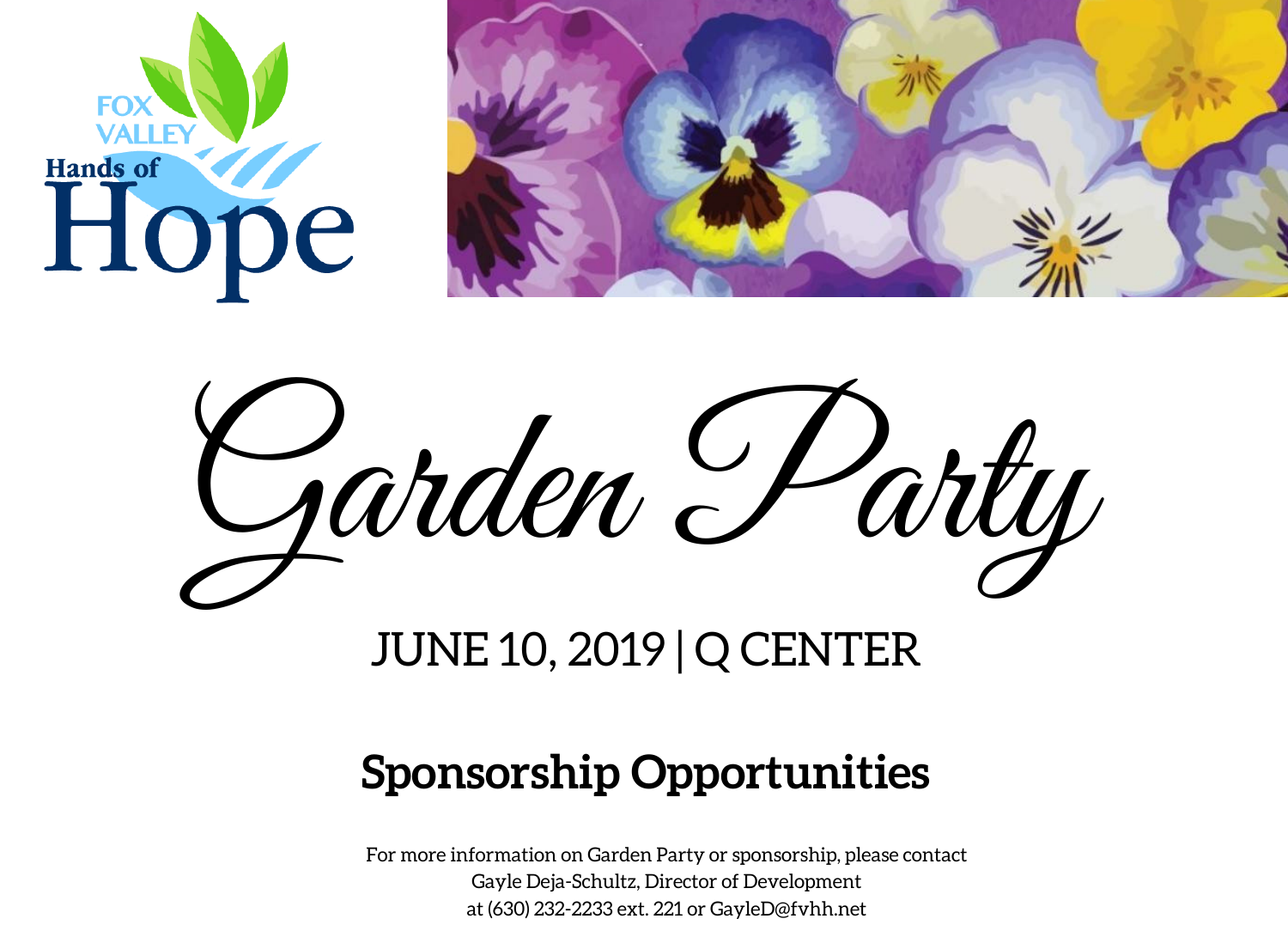

## **Platinum | \$15,000**

ponsorship Levels

- Two (2) tables for 8 with premium placement
- Opportunity to be part of the luncheon program
- One appointment to the Honorary Garden Party Committee
- On stage acknowledgement throughout the event
- Logo or recognition with prime placement on all event signage \*
- Logo or recognition with prime placement on all press releases \*
- Logo or recognition on event invitations \*
- Logo or recognition on all marketing materials \*
- Logo or recognition on podium
- Logo or recognition on stage screens
- Logo or recognition with link on the FVHH website
- Full page ad on the back inside cover of Garden Party program \*
- Logo or recognition displayed on all tables\*
- Community-wide recognition in the FVHH Hope In Action newsletter

## **Silver | \$5,000**

One (1) table for 8

S

- Logo or recognition all event signage \*
- Logo or recognition on all marketing materials \*
- Logo or recognition on stage screens
- Logo or recognition with link on the FVHH website
- Half page ad in the Garden Party program \*
- Logo or recognition displayed on all tables\*
- Recognition in the FVHH Hope In Action newsletter

### **Bronze | \$2,500**

- Four (4) tickets with premium seat placement
- Logo or recognition all event signage \*
- Logo or recognition on stage screens
- Logo or recognition with link on the FVHH website
- Half page ad in the Garden Party program \*
- Recognition in the FVHH Hope In Action newsletter

## **Gold | \$10,000**

- Two (2) tables for 8 with premium placement
- One appointment to the Honorary Garden Party Committee
- On stage acknowledgement throughout the event
- Logo or recognition with prime placement on all event signage \*
- Logo or recognition on event invitations \*
- Logo or recognition on all marketing materials \*
- Logo or recognition on stage screens
- Logo or recognition with link on the FVHH website
- Full page ad in the Garden Party program \*
- Logo or recognition displayed on all tables\*
- Community-wide recognition in the FVHH Hope In Action newsletter

## **Table | \$500**

- Two (2) tickets
- Logo or recognition on stage screens
- Logo or recognition with link on the FVHH website
- Logo or recognition displayed on sponsored table
- Recognition in the FVHH Hope In Action newsletter



\* Varies based on timing of sponsorship commitment. For complete inclusion, commitment needed by April 19, 2019.

In-Kind donations are always welcome and sponsorship benefits will be evaluated on a case-by-case basis. FVHH reserves the right to modify existing or offer additional sponsorship opportunities not currently listed.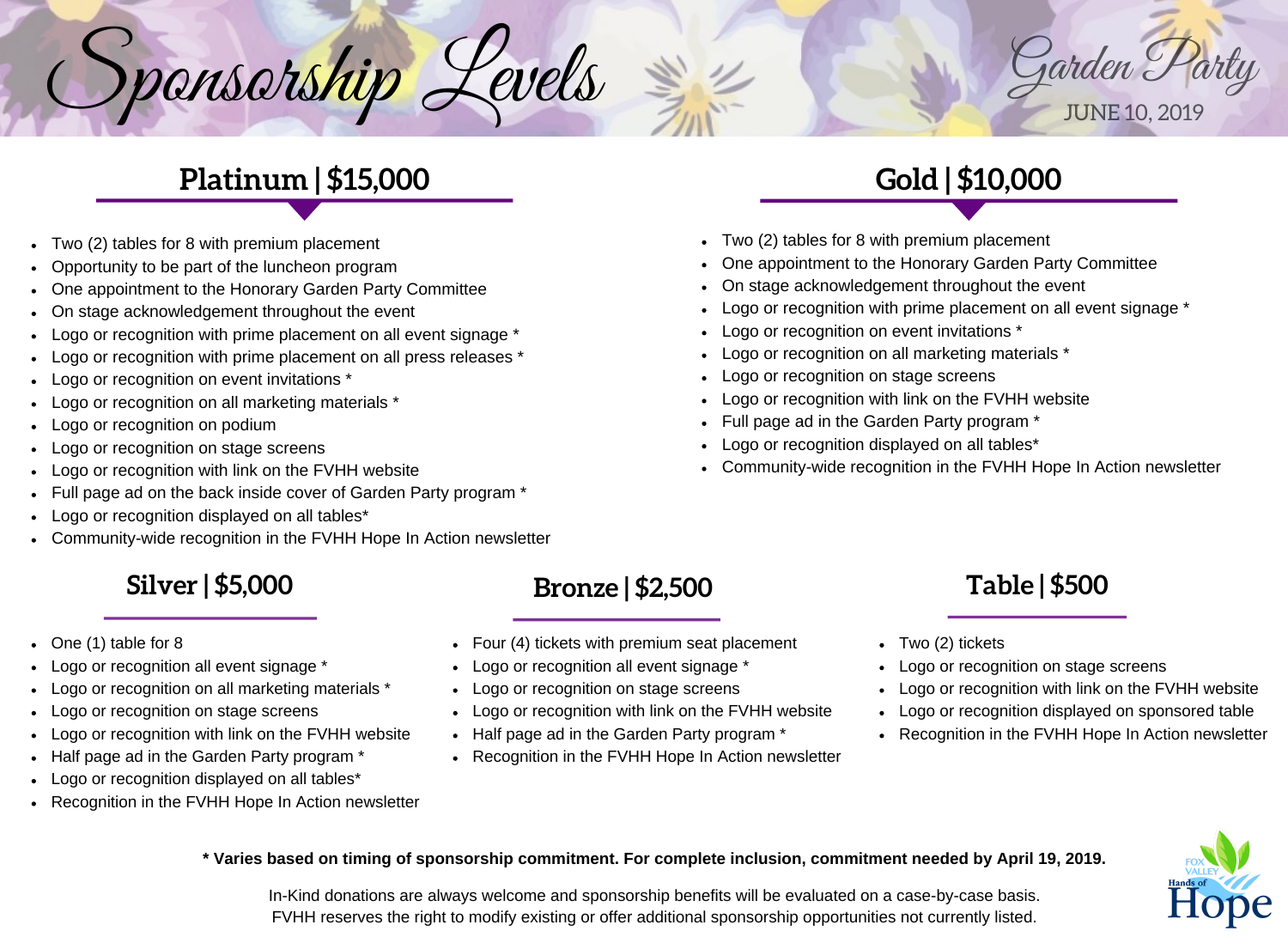



## **ADVERTISEMENT OPPORTUNITIES**

Please indicate below how you would like to advertise in the Garden Party program, which reaches 700 to 900 Fox Valley area households.

Back Page | \$500

Inside Front Page | \$400

Inside Back Page | \$300

Full Page | \$200

Half Page | \$125

Quarter Page | \$75

Please email book ads and logos in .eps, .ai or .png format and indicate if your ad is part of your sponsorship package to jlamb@fvhh.net by April 19, 2019

> **Mail this completed Advertising Form to:** Fox Valley Hands of Hope Attn: Gayle Deja-Schultz 200 Whitfield Drive Geneva, IL 60134

**Or Email to:** Gayle Deja-Schutlz at GayleD@fvhh.net

## **YOUR INFORMATION**

| Company Name:        |                                                        |                                             |  |
|----------------------|--------------------------------------------------------|---------------------------------------------|--|
|                      | (as you would like it listed on printed material)      |                                             |  |
| <b>Contact Name:</b> |                                                        | Title:                                      |  |
| Address:             |                                                        |                                             |  |
| City:                | State: <u>__________</u> Zip:                          |                                             |  |
| Phone:               | Email:                                                 |                                             |  |
|                      |                                                        |                                             |  |
|                      |                                                        | I am unable to attend, but please accept my |  |
|                      | donation in the amount of $\frac{1}{2}$ $\blacksquare$ |                                             |  |

**Check enclosed in the amount of \$** Payable to: Fox Valley Hands of Hope

**-- OR --**

| Please charge my card:      |                  |             |          |
|-----------------------------|------------------|-------------|----------|
| Visa                        | Mastercard       | Am. Express |          |
| Name as it appears on card: |                  |             |          |
| Credit Card Number:         |                  |             |          |
|                             | Sec. Code: _____ |             | Hands of |